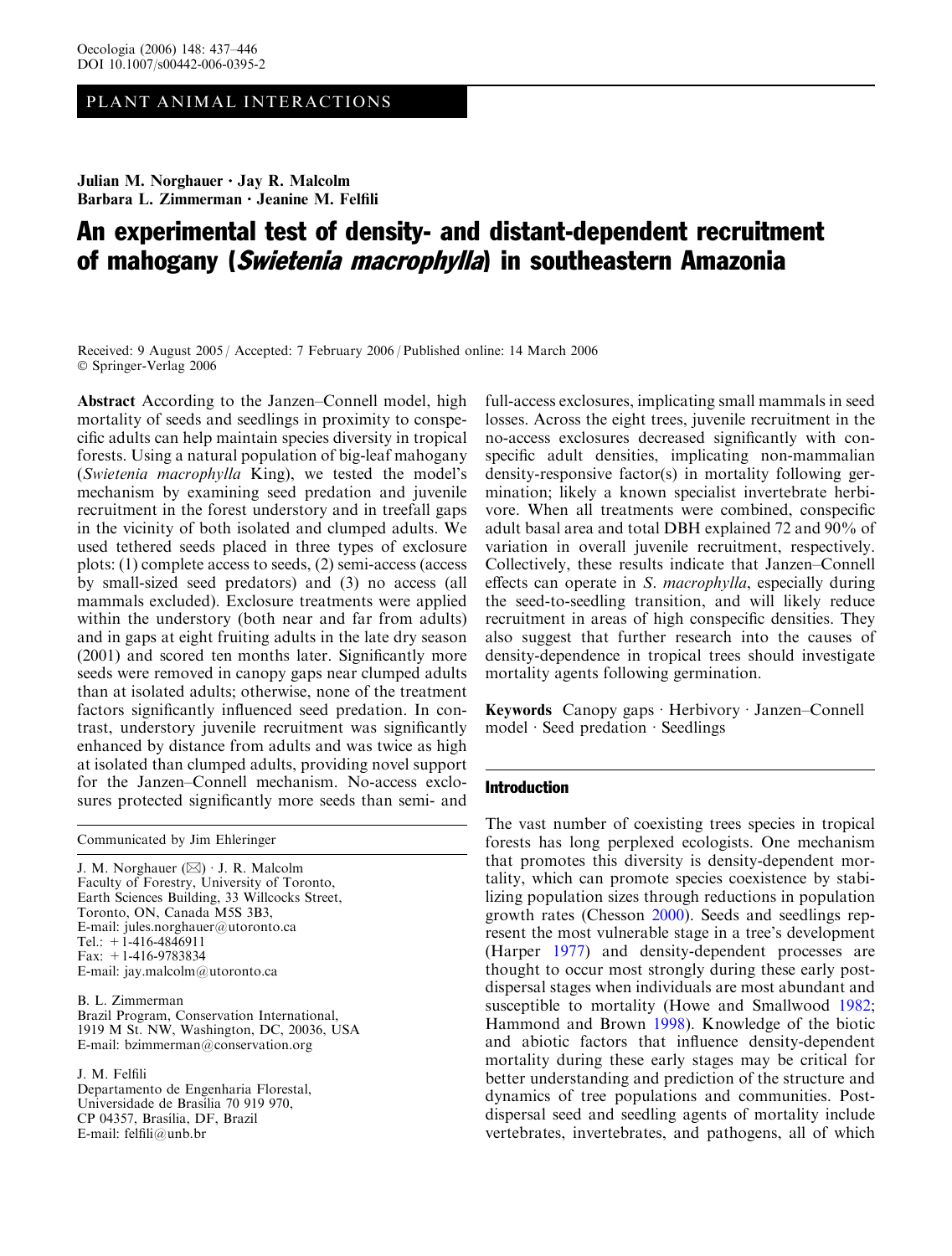can significantly alter patterns of seedling recruitment and reproductive success, and hence have the potential to exercise profound ecological and evolutionary forces on tropical tree populations and communities.

Almost 35 years ago, Janzen [\(1970\)](#page-8-0) and Connell ([1971\)](#page-8-0) independently proposed that distant- and/or density-responsive natural enemies could drive the mutual repulsion of conspecifics and lead to disproportionate mortality of progeny near parent trees. This high mortality might in turn liberate areas for colonization and recruitment by other tree species and thereby contribute to maintenance of high local diversity. Two general predictions follow from their original conceptual model. First, rates of mortality should decrease with distance from a parent. Secondly, where seed shadows of two or more reproductive adults overlap, mortality driven by natural enemies should be greater than around single adults (all else being equal).

The numerous tests of the Janzen–Connell mechanism have yielded mixed support for the first prediction (reviewed in Clark and Clark [1984;](#page-8-0) Hammond and Brown [1998;](#page-8-0) Hyatt et al. [2003](#page-8-0)). A recent generalization, which supports one of Janzen's [\(1970\)](#page-8-0) original suggestions, is that the survival advantage gained by distant dispersal appears to be more prevalent when the major predators are invertebrates rather than vertebrates (Hammond and Brown [1998](#page-8-0); Wright [2002\)](#page-9-0). As yet, the second prediction remains largely untested. To date, most studies have focused almost exclusively on isolated focal trees. Schupp ([1992\)](#page-8-0) pointed out more than ten years ago that studies at the population level are sorely needed; however, they remain rare with respect to biological processes driving mortality during the seed-toseedling transition phase. An important but largely unexplored issue is the extent to which the response of natural enemies to host seed and seedlings around isolated trees are predictive of their response across varying conspecific adult densities. Will responses intensify, remain similar, or be reversed (for example, owing to enemy satiation, sensu Janzen [1971](#page-8-0))?

A second weakness of research to date is that most post-dispersal studies have focused on mortality in the seed stage and have ignored subsequent juvenile recruitment. Studies that simultaneously address seed losses and seedling recruitment across multiple adult densities are rare. This is unfortunate given that many species offer fertile ground for such tests in that they have distributions characterized by both clumped and isolated adults (Condit et al. [2000\)](#page-8-0). Such studies also may be required for a full test of the model's mechanisms; for example, even if negative density-dependent mortality is absent during the seed stage, it may emerge during the seed-to-seedling transition or juvenile stage (Terborgh et al. [1993](#page-8-0)).

Another important research gap is our knowledge about the role of canopy cover. As noted by Hammond and Brown ([1998](#page-8-0)), canopy disturbance in the form of treefalls and crownfalls, although recognized as a predominant feature of tropical forests, has yet to be explicitly incorporated into field tests of the Janzen– Connell mechanism (e.g. Augspurger [1984;](#page-7-0) Schupp [1988;](#page-8-0) Cintra and Horna [1997](#page-8-0)). Both the frequency and size of canopy gaps can presumably alter the response of natural enemies and/or the susceptibility of their hosts to mortality. Canopy gaps, albeit unpredictable in space and time, may represent areas for colonization and enhanced recruitment (sensu Howe and Smallwood [1982\)](#page-8-0) and may buffer the detrimental effects of natural enemies (Hammond and Brown [1998\)](#page-8-0), especially among seedlings (Augspurger [1984](#page-7-0); Wenny [2000\)](#page-9-0). Seed-seedling conflicts may also occur in some species (Schupp [1995\)](#page-8-0), as have been suggested for example for big-leaf mahogany (Grogan [2001](#page-8-0)). Seed survival may be reduced in gaps relative to the understory, but survival and growth of juveniles may be enhanced due to increased light levels. The influence of canopy gaps on densityand distant-dependent attacks by natural enemies and on mortality remains largely uninvestigated.

In this paper, we report on experimental field studies conducted on a canopy emergent tree, Swietenia macrophylla King (Meliaceae), an endangered species renowned for its high timber value, but one whose regeneration ecology remains controversial (Snook [1996](#page-8-0); Brown et al. [2003;](#page-8-0) Grogan et al. [2003b](#page-8-0)). We employed a factorial combination of different types of exclosures and tethered seeds placed at low and high adult densities in an undisturbed population of mahogany to ask:

- 1. Is seed predation and juvenile recruitment densityand/or distant-dependent across varying adult densities?
- 2. How are patterns of seed predation and juvenile recruitment influenced by canopy cover?
- 3. Are small mammals important predators of mahogany seeds?

To our knowledge, this is the first field study to experimentally test the underlying mechanism of the Janzen–Connell model in the context of both varying adult densities and local light environments.

#### Materials and methods

#### Study site

The study was conducted at the Kayapó Centre for Ecological Studies (Pinkaití), a biological research station and forest reserve located in the Kayapó Indigenous Area (KIA) in the state of Pará, Brazil  $(7°46'14''S;$  $51^{\circ}57'43''W$ ). The Centre occurs within a ca. 8,000-ha reserve of lowland tropical, semi-deciduous forest in a region that annually receives between 1,600 and 2,100 mm of rain, with a severe three- to four-month dry season in June–September that receives  $\leq 50$  mm of rain (Grogan [2001;](#page-8-0) Zimmerman et al. [2001](#page-9-0); Lambert et al. [2005\)](#page-8-0). Although most of the KIA has undergone extensive selective logging, the Pinkaití reserve has never been logged (Zimmerman et al. [2001](#page-9-0)) and retains a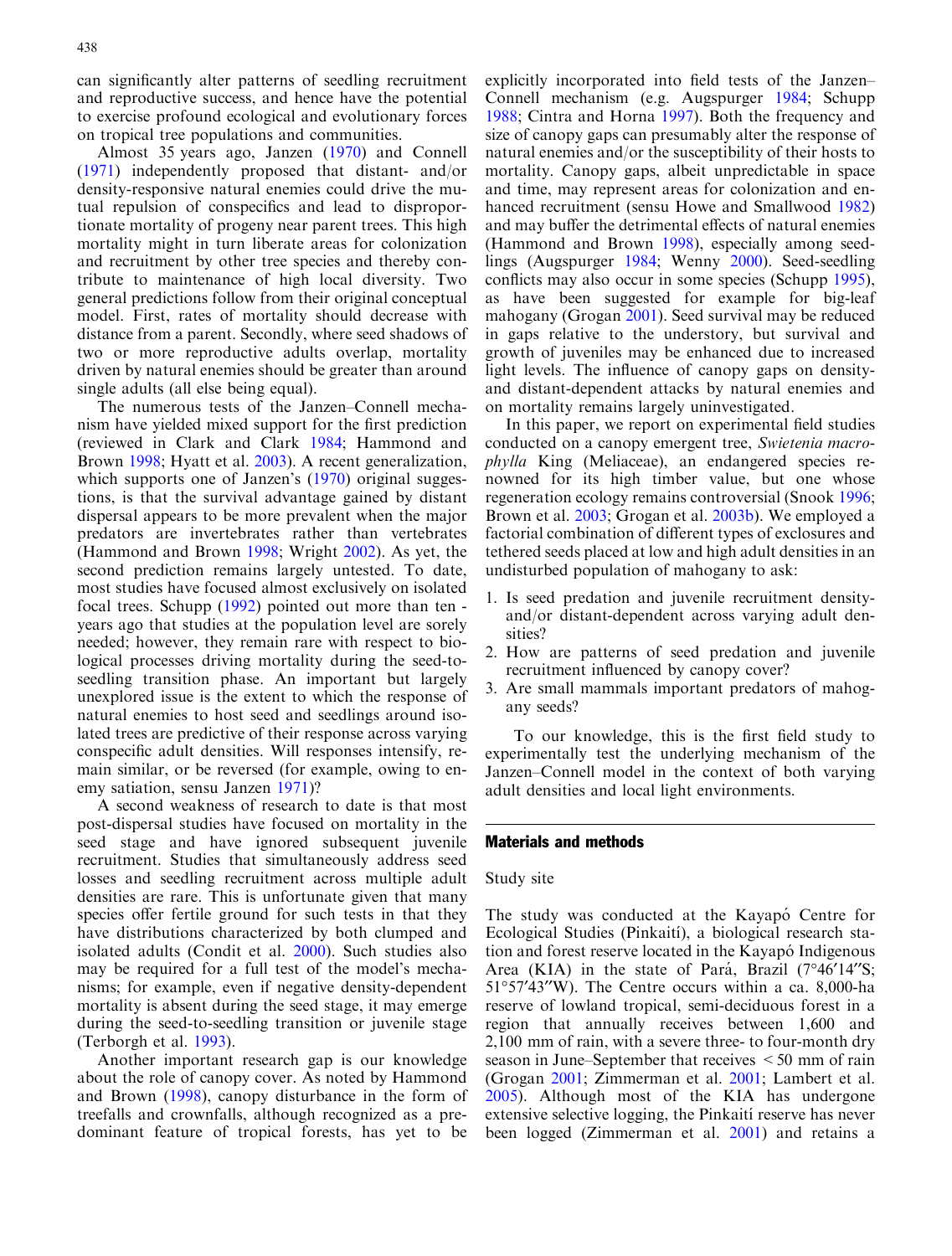natural population of mahogany with all size classes represented (up to 180 cm DBH) mapped in a core area of ca. 600 ha (Grogan [2001](#page-8-0)). The majority of adult mahoganies are relatively isolated from one another  $($  > 70 m apart), but they are also found in clumps of 2–6 per ha. The impact of subsistence hunting by the Kayapó on the vertebrate community appears to be negli-gible in the Pinkaití reserve (Lambert et al. [2005](#page-8-0)).

## Study species

Big-leaf mahogany is a large and long-lived, fast-growing deciduous canopy emergent tree capable of exceeding 1.5 m in diameter and 50 m in height (Lamb [1966\)](#page-8-0). Generally, fruiting is rare in individuals  $\leq 30$  cm DBH and there is a positive relationship between tree size, consistency of annual fruit events and number of fruits produced per season (Gullison [1996](#page-8-0); Grogan [2001](#page-8-0); Snook et al. [2005](#page-8-0)). During the dry season (June–August), fruit capsules dehisce and the winged diaspores are dispersed by prevailing south-easterly trade winds, generating a predictable seed shadow: approximately 50% of diaspores fall within 30 m of the parent (and up to 75% within 50 m), mostly to the west of the parent crowns (Grogan and Galvão [2006;](#page-8-0) J.M. Norghauer, unpublished data). These diaspores consist of a seed (1.3–2.6 cm long by 0.8–1.3 cm wide, Grogan [2001\)](#page-8-0) encased in a coppercoloured spongy endocarp that is relatively large, measuring 5–13 cm in length and weighing 0.19–0.96 g (mean =  $0.56 \pm 0.11$  g SD,  $n = 3,090$  diaspores; J.M. Norghauer, unpublished data). Mahogany seed germination (October–November) is triggered by moisture accumulation during the early rainy season and seeds germinate more rapidly in the shaded forest understory than canopy gaps (J.M. Norghauer et al., in preparation; Morris et al. [2000;](#page-8-0) Grogan and Galvão [2006](#page-8-0)). Dispersed seeds are susceptible to predation by rodents. The meri439

stematic stems and leaves of seedlings are highly susceptible to attack by caterpillars of a mahogany specialist moth, Steniscadia poliophaea Hampson (Noctuidae: Sarrothripinae) (Grogan [2001](#page-8-0)).

### Experimental design

We designed an experiment to investigate seed predation by vertebrates in two contrasting light microhabitats (forest understory and canopy gap) and across varying adult densities: relatively isolated (low-density) and clumped (high-density) adults. In late July 2001, we selected eight fruiting trees (52–160 cm DBH) that occurred within an area of 200 ha (minimum convex polygon). Nearest neighbour distance between the eight trees ranged from 388 to 1,400 m, and the mean  $(\pm SD)$  was  $625 \pm 325$  m. The mean ( $\pm$  SD) distance between them, based on a Euclidean minimum spanning tree, was  $694 \pm 333$  m. Four of these were isolated at least 100 m from other adults (i.e., trees  $\geq 30$  cm in DBH); the remaining four had one to four adults within 50 m. In addition to their density, trees were selected based on the presence of a recently formed treefall gap of at least  $350 \text{ m}^2$  in an area that was located downwind within  $\leq$  70 m of the tree and where vegetation was  $\leq$  2 m tall. In clumped areas we selected the most westerly fruiting tree. The distance from the selected tree to the gap edge was similar (*t*-test,  $df = 6$ ,  $P = 0.61$ ) between the low- and highdensity trees [respective means ( $\pm$  SD) were  $42.8 \pm 31.8$  m and  $33 \pm 16.2$  m). In the context of Turner's [\(2001\)](#page-8-0) review of the JC mechanism, our sample size of eight trees was above average. For the 28 trees species that he listed, the mean sample size of adults was 5.9 (range  $= 1-28$ ), with a median value of 4 (see his Table 4.10).

Around each tree we established 12 replicate plots  $(1.0\times1.5 \text{ m})$ , six in each of the two microhabitats (see Fig. 1). Along bearings of W, NW, and N, one plot was

Fig. 1 Schematic representation of the experimental design showing the plot locations and the four treatments arrayed within the two light microhabitats downwind of mahogany adults. The two dispersal distances, which were nested within the forest understory microhabitat, were ''near'' and ''far''. The two gap zones, which were nested within the gap microhabitat, were "trunk" and "crown" (circular inset). See text for details

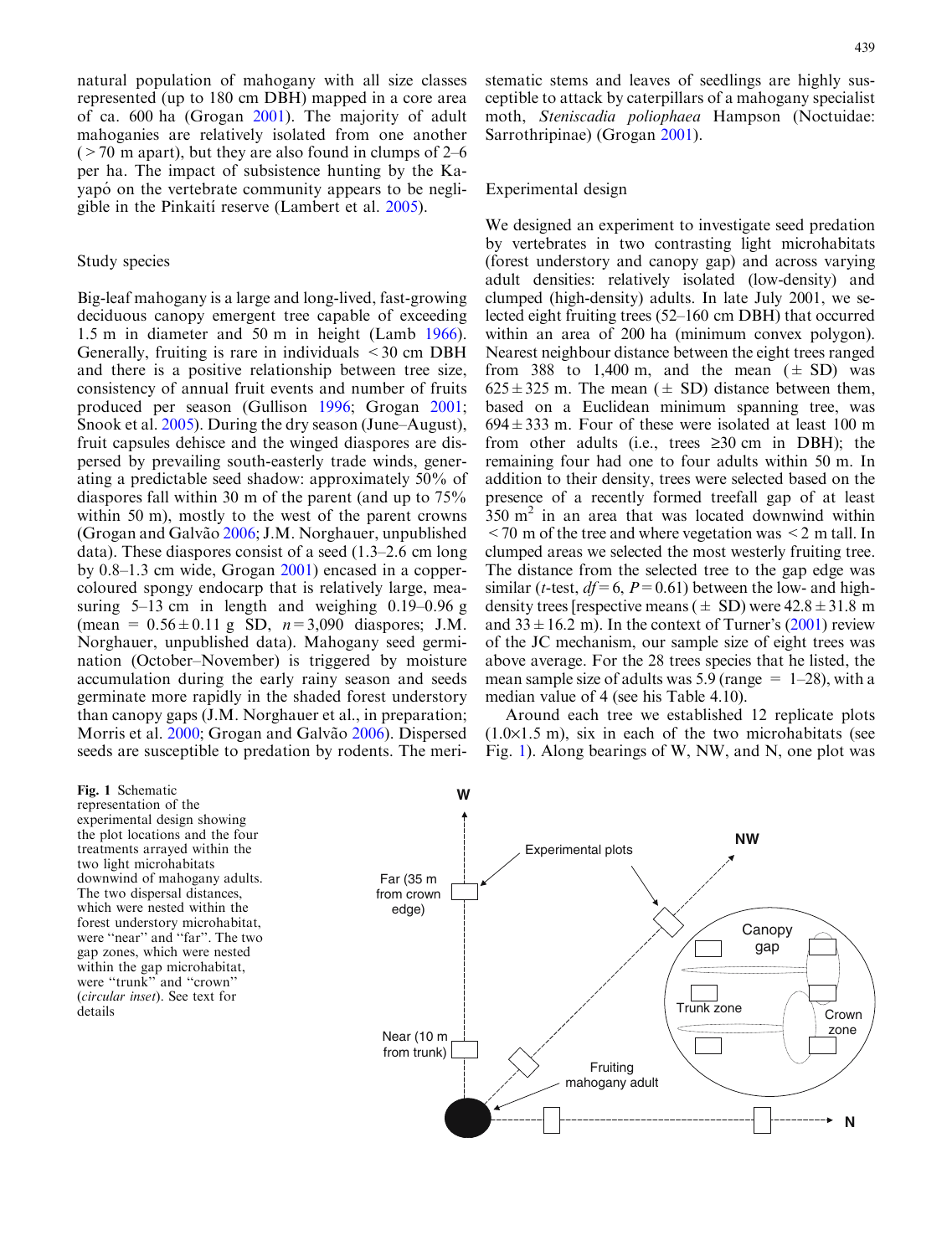placed in the shaded understory 10 m from the adult trunk (''near'') and one in shaded understory 35 m from the adult's crown edge (''far''). The remaining six plots were placed in the canopy gap: three in each of the ''trunk'' and ''crown'' zones of the gap and spaced 4–5 m apart along a transect that bisected each zone. Each plot contained 15 tethered seeds anchored to five wire flags (three per flag) arrayed in a pattern that approximated a density of seven seeds per  $m^2$ , which is within the range of natural seed densities observed near fruiting adults (J.M. Norghauer, unpublished data). Where the seed hull joined the wing, each seed was glued using epoxy to a 45 cm-long piece of fishing line. The three seeds per flag were spaced equally apart around it. The glue was tested for resistance to water and it was found that seeds remained attached despite periodic watering simulating early rains. The advantage of tethering seeds is that although some natural movement in the litter is accommodated, it also guarantees their location and provides for a more accurate assessment of seed fates over time (Schupp [1988\)](#page-8-0). We are unaware of any experimental artefacts introduced by tethering seeds, but presume that any such effects were similar in magnitude across all plots. Large, freshly fallen mahogany diaspores (mean =  $0.74 \pm 0.073$  g SD,  $n=1,440$ ) were collected for the experiment from under two heavily fruiting adults in July 2001. We used only undamaged, winged diaspores that were carefully checked for viability by gently pressing on the seed hull containing the embryo and by looking for holes made by boring insects and signs of pathogens.

In both microhabitats, we used three exclosure treatments, one per plot: (1) no exclosure (complete access), (2) a small mesh (1.5 by 2.5 cm mesh) chicken wire exclosure that excluded the abundant terrestrial rodents at the site (*Oryzomys* spp. and *Proechimys* spp.; see Lambert et al. [2005](#page-8-0)) (no access), and (3) a large mesh chicken wire exclosure (4.0 by 7.5 cm mesh) that permitted entry by small mammals that eat seeds (semiaccess). Exclosures housed one seed and were cylindrical in shape (20 cm diameter by 40 cm high) and closed at the top in a pyramid-like fashion to prevent the collection of falling litter and debris. Exclosures were secured at their base with spikes so that the mesh was tight against the ground. Complete access, no-access, and semi-access exclosure treatments were randomly applied to the three plots in each level of the nested factors (i.e. near and far for understory and trunk and crown for gap). All experimental seeds and exclosure treatments were established in the late-dry season (August 16–30th, 2001), when natural seed dispersal was nearly completed. Within plots, individual exclosures that were toppled and/or flattened, presumably by large mammals, were not included in the analyses.

For each of the eight trees, in the surrounding ha (i.e., a circle of radius 56.5 m) we determined the DBHs and basal areas of adult mahoganies  $(230 \text{ cm} \text{ DBH})$ , including the focal tree itself. We used two related independent variables to express the abundance of mahoganies in the ha: total basal area of adults and the summed DBHs of the adults (both measured per ha). The latter lends greater weight to the number of adults, rather than their size. Basal area of mahogany in the clumped areas averaged more than twice that in the isolated areas [respective means  $(\pm \text{ SE})$  were  $1.81 \pm 0.45$  m<sup>2</sup> ha<sup>-1</sup>,  $n=4$ , and  $0.86 \pm 0.47$  m<sup>2</sup> ha<sup>-1</sup>,  $n=4$ . Similarly, summed DBH was greater in the clumped than the isolated areas [respective means  $(\pm$  SE) were 225.25  $\pm$  19.9 cm and 102.95  $\pm$  25.9 cm).

## Seed predation and juvenile recruitment

We inspected the experimental plots ten months after they were established; namely, at the onset of the dry season in June 2002. Mahogany seeds were predated by rodents in a characteristic fashion and sometimes had discernible toothmarks on the winged seed remnants (see also Grogan [2001](#page-8-0)). The individually tethered seeds were visually categorized [as slightly modified from Terborgh et al. ([1993](#page-8-0))]: (1) live seedling present, (2) seed germinated with dead seedling remains, (3) entire seed missing, (4) seed embryo missing, but hull and endocarp present with or without rodent teeth marks, (5) seed endocarp intact, but with signs of insect predation, (6) seed endocarp intact, but soft to touch and dead, and (7) seed intact and viable. From these data, we calculated two measurements of seed fates: the proportion of seeds predated by vertebrates per plot (sum of categories 3 and 4; hereafter ''vertebrate predation'') and the proportion of seeds alive as juveniles (category 1; hereafter ''juvenile recruitment''). In estimating vertebrate predation, we equated seed removal with predation; specifically, we assumed that seeds found missing were either immediately eaten at tethered locations or some time later if they were cached by rodents (Jansen et al. [2002\)](#page-8-0).

## Data analyses

For each of the two dependent variables we used a balanced, partly nested analysis of variance to maximize statistical power (see p. 301–338, Quinn and Keough [2002\)](#page-8-0). Following those authors, adult density was the fixed, between-plot factor; the eight adult trees served as replicates for low  $(n=4)$  and high adult density  $(n=4)$ and also as a random blocking factor in the model. Microhabitat and exclosure type were the fixed, withinplot factors that used seed plots within the blocks as their scale of replication. Distances of ''near'' and ''far'' were levels nested within the understory treatment, and ''trunk'' and ''crown'' zones were levels nested within the canopy gap treatment. Importantly, again following Quinn and Keough ([2002](#page-8-0)), we specified the appropriate error terms in the F-ratio denominators that tested the main and interactive effects of these fixed factors. Interaction terms that received little statistical support  $(P>0.15)$  were removed from the model to increase statistical power. In the event of a significant main effect,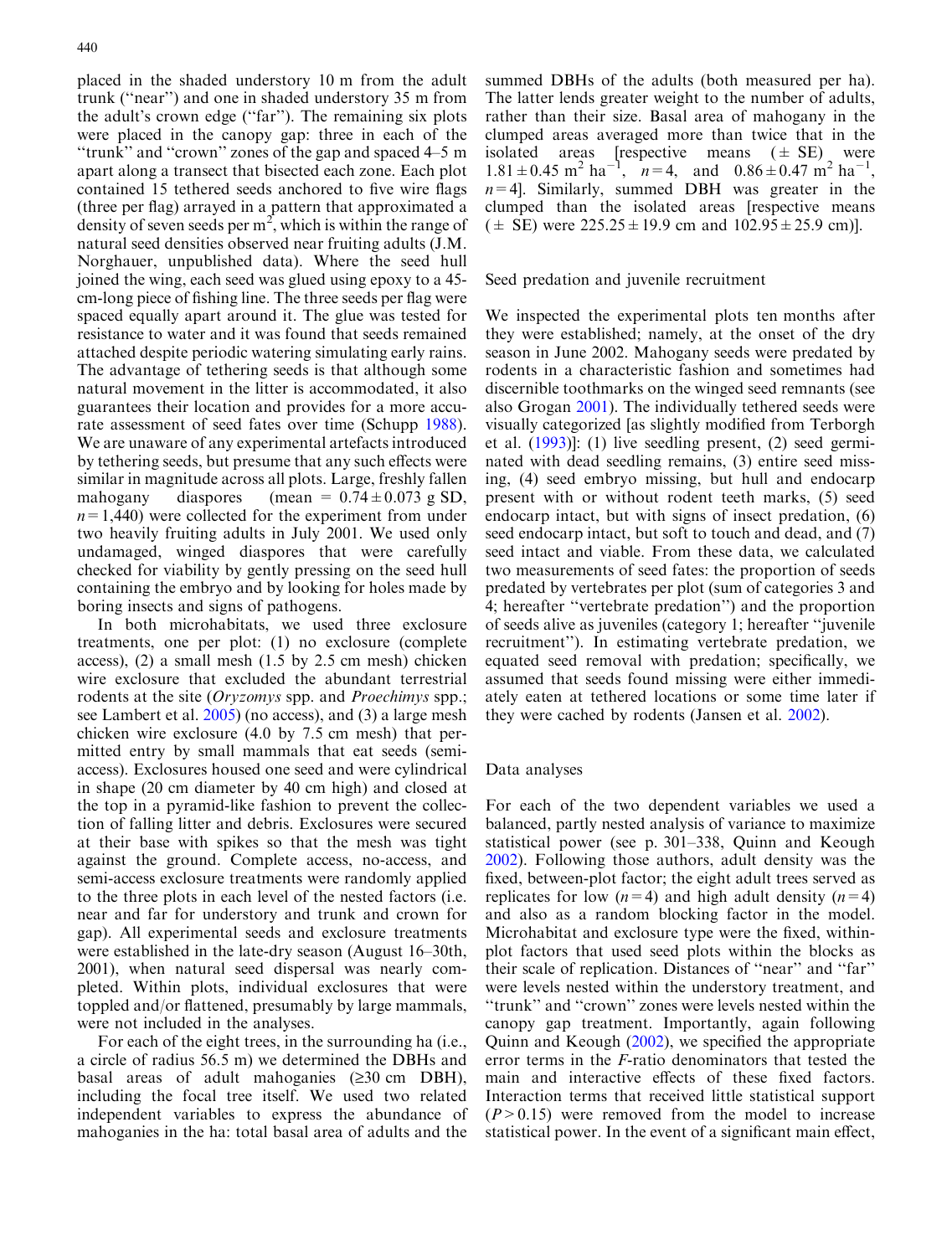<span id="page-4-0"></span>a post hoc comparison of means was performed by the Ryan–Einot–Gabriel–Welsch (REGW) multiple range test, as recommended by Quinn and Keough ([2002\)](#page-8-0). For significant interaction(s) terms we employed a Tukey– Kramer adjusted multiple comparison of the leastsquares (LS) means test based on the final ANOVA model. Both dependent variables were arcsine square root transformed to meet assumptions of normality and homogeneity. All statistical analyses were carried out using PROC GLM in SAS (v. 8.02).

#### **Results**

#### Seed predation

We found little evidence of distant-dependent vertebrate predation of S. macrophylla seeds. Seeds sown in the understory near and far from adults appeared to be equally susceptible to predation (ANOVA,  $F_{(2,95)}=1.492$ ,  $P=0.2322$ ). In addition, the intensity of seed predation was similar between the gap and shaded understory microhabitats (ANOVA,  $F_{(1,95)}=0.31$ ,  $P=0.581$ ). However, there was a significant interaction between adult density and microhabitat (ANOVA,  $F_{(1,95)} = 5.81$ ,  $P=0.018$ ). Seeds placed in canopy gaps near clumped adults suffered nearly 50% more vertebrate predation than seeds in canopy gaps near isolated adults (Fig. 2; Tukey–Kramer pairwise test,  $P=0.0084$ ), but seed removal in the shaded understory was similar between low and high adult densities (Tukey–Kramer test,  $P > 0.05$ ).

The exclosure treatments had by far the strongest effect on vertebrate predation of mahogany seeds (ANOVA,  $F_{(2,95)} = 91.3$ ,  $P < 0.0001$ ). Exclosures excluding all vertebrate predators had the lowest level of seed predation and had significantly less predation than exclosures accessible only to small-sized mammals (Fig. 3).



Fig. 2 The proportion of mahogany seeds scored as being predated by vertebrates (see text for details) in canopy gaps and the forest understory at low and high densities of adult mahoganies. Values are means  $\pm$  1 SE



Fig. 3 The effect of the type of vertebrate exclosure on the proportion of seeds predated. Different letters indicate significant differences at  $P=0.05$  among means using REGW multiple comparison test. Values are means  $\pm$  1 SE

Predation levels in the full-access plots were nearly five times greater than in the full exclusion treatment, but approximately equivalent to those in semi-access plots (Fig. 3), suggesting that small mammals were the primary agents of seed removal.

The effect of the exclosure treatments also varied significantly with adult density (ANOVA,  $F_{(2,95)} = 3.70$ ,  $P=0.029$ ). At isolated adults, complete access and semiaccess exclosures had similar vertebrate predation rates (Tukey–Kramer pairwise test,  $P=0.551$ ), whereas at clumped adults, slightly more seeds were removed from complete access than the semi-access plots (Tukey– Kramer,  $P=0.051$ ). Comparing full-access plots only, more seeds were predated near clumped than isolated adults (83 vs. 66%, respectively; Tukey-Kramer test  $P=0.046$ , regardless of the light environment.

Across all study plots, approximately 7.5% of experimental seeds displayed some signs of insect activity. No viable seeds were encountered ten months after sowing, supporting the general view that mahogany does not rely upon seed bank dynamics for regeneration (Lamb [1966](#page-8-0)).

## Juvenile recruitment

In contrast to vertebrate predation, juvenile recruitment differed significantly among the nested levels in the two microhabitats (ANOVA,  $F_{(2,95)} = 6.04$ ,  $P = 0.0041$ ) and, as predicted by the Janzen–Connell mechanism, was strongly distant-dependent (Fig. [4](#page-5-0)). We encountered almost twice as many live understory juveniles far from adults as opposed to near them (Tukey–Kramer pairwise test,  $P=0.0066$ , and when compared to the gap zones, recruitment remained lowest near focal adults (Fig. [4\)](#page-5-0). Lending further support to the mechanism was a highly significant and negative effect of adult density on juve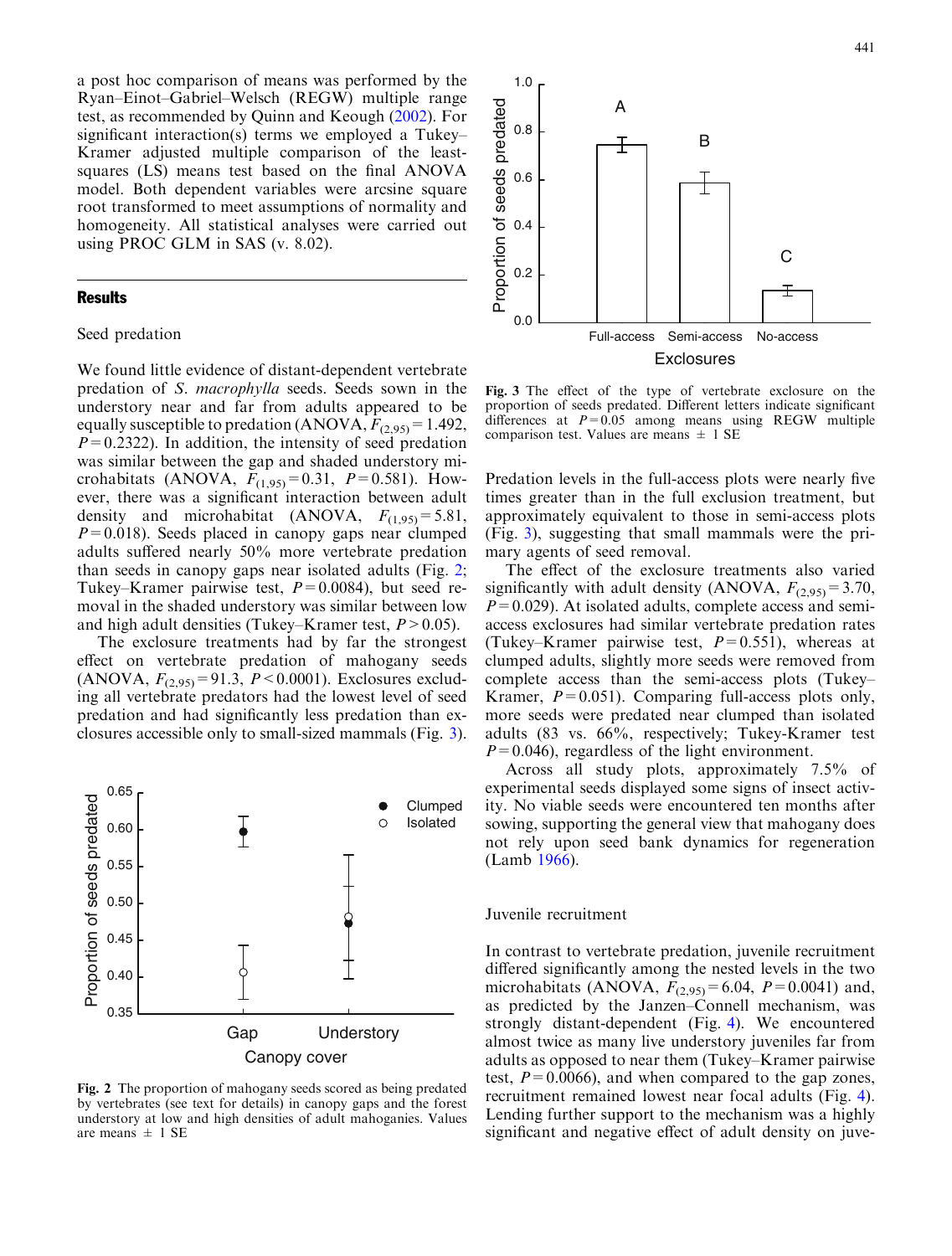<span id="page-5-0"></span>Fig. 4 Proportion of seeds surviving to the juvenile stage (juvenile recruitment) in the trunk and crown zones of treefall gaps, and in the understory near and far away from adult mahoganies. Lowercase letters indicate significant differences at  $P=0.05$  among means using REGW multiple comparison test. Bars are means  $\pm$  1 SE

Fig. 5a–d The effect of adult density expressed as both basal area and summed DBH within a 1-ha circular area centred around each focal adult on mean proportion of seeds surviving to the juvenile stage (juvenile recruitment) in the absence of mammalian seed predators (i.e. in the no-access exclosures) (a, b) and overall juvenile recruitment (c, d) at eight mahogany adults



nile recruitment (ANOVA,  $F_{(1,95)} = 36.61$ ,  $P < 0.0001$ ): only half as many seeds survived to the juvenile stage around clumped adults as around isolated adults (mean proportion  $\pm 1$  SE: clumped  $0.20 \pm 0.049$ ; isolated  $0.038 \pm 0.050$ . In fact, 27% of the plots at clumped adults had zero juvenile recruitment compared to only 4% at isolated adults.

The strongest evidence for density-dependent mortality was from plots excluding all vertebrates. In these plots, the proportion of live juveniles declined significantly as a function of both conspecific adult basal area  $(r^2=0.66, n=8, P=0.015)$  and summed adult DBH  $(r^2 = 0.52, n = 8, P = 0.032,$  Fig. 5a, b). Because seeds in these plots were protected from vertebrate predation, this indicates that the density-dependent recruitment was being driven by some post-germination factor(s),

either during course of seedling establishment and/or following establishment. Pooling all 12 plots per tree, we found that overall recruitment declined dramatically with increasing conspecific adult basal area  $(n=8,$  $P=0.0075$  and summed adult DBH ( $n=8$ ,  $P=0.0003$ ). Amazingly, summed adult DBH explained 90% of the variation in overall juvenile recruitment across the eight trees (adult basal area explained 72%; Fig. 5c, d).

The effect of the exclosure treatments on juvenile recruitment varied with microhabitat, as revealed by a significant interaction (ANOVA,  $F_{(2,95)} = 4.25$ ,  $P=0.019$ ). Within gaps, there remained a strong positive effect of vertebrate exclusion on juvenile recruitment (Tukey–Kramer pairwise test,  $P \le 0.0005$ ), but in the shaded understory, juvenile recruitment was similar among the three exclosure treatments and no longer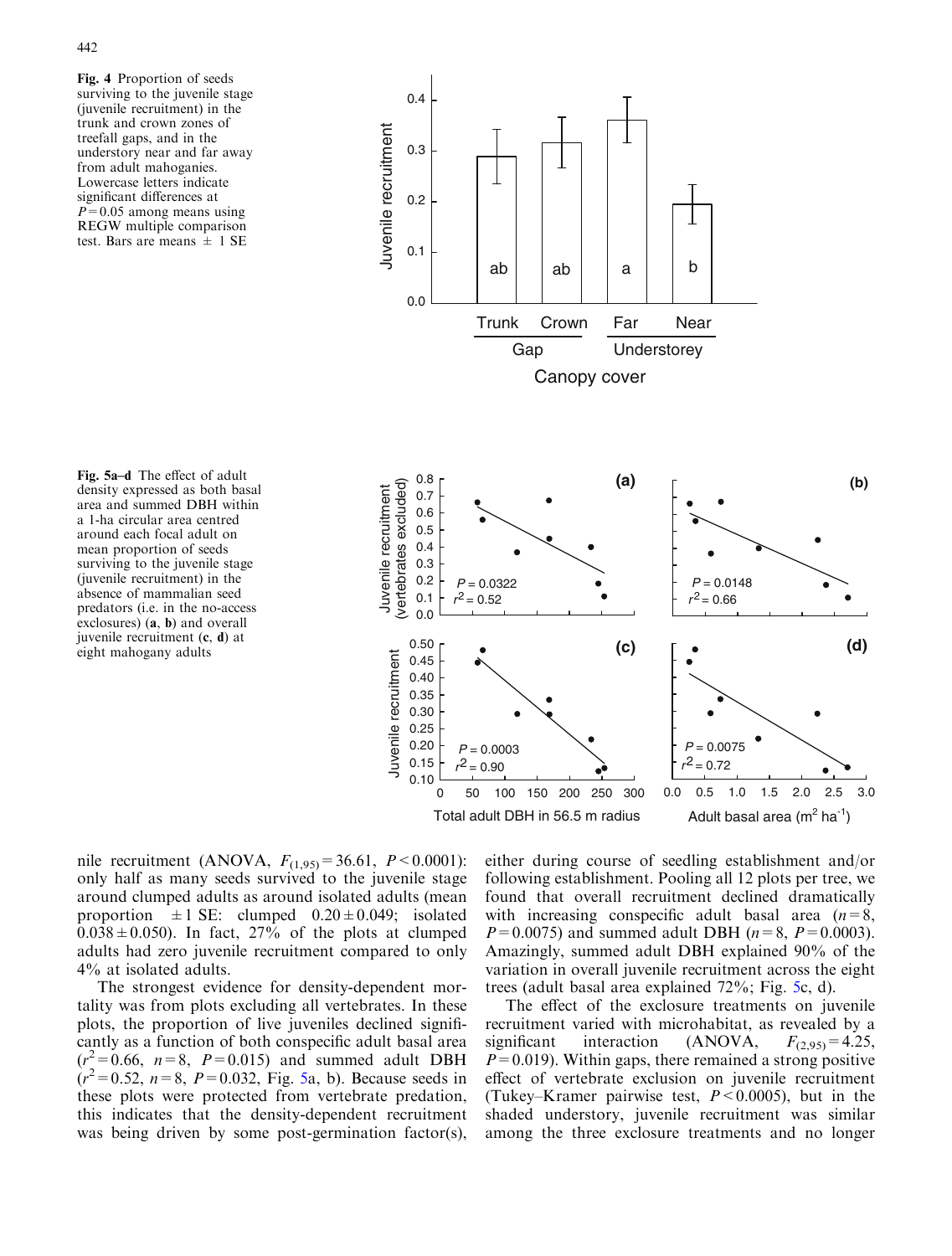enhanced by protection from small mammals ( $P > 0.35$ ), suggesting the occurrence of a post-germination mortality factor that was specific to the understory.

# **Discussion**

# Seed predation

The exclosure experiments provided evidence that small mammals are a major post-dispersal predator of S. macrophylla seeds at the study site. These results are consistent with Grogan and Galvão  $(2006)$  $(2006)$  $(2006)$  who also concluded that seed predation by rodents was widespread and of greater magnitude than that by insects; however, they found a lower intensity of predation than us in their lightly logged forest fragment. Our findings, however, differ from those reported by Gullison et al. ([1996\)](#page-8-0), who reported that insect and fungal attack caused the mortality of 58% of seeds around five mahogany adults in Bolivia. Also, contrary to others (Schupp [1988;](#page-8-0) Schupp and Frost [1989\)](#page-8-0) and recent findings by Grogan and Galvão  $(2006)$ , but similar to a Neotropical tree (Ocotea endresiana) study by Wenny ([2000\)](#page-9-0), we found no differences in seed losses between understory and gap locations, although predation was slightly higher near clumped adults in gaps than in the understory ( $P=0.15$ ).

The likely agents responsible for the seed losses are spiny rats (Proechimys spp.), which are known to be important seed predators in Neotropical forests (Wright et al. [2000](#page-9-0)) and at the site (Lambert [2004](#page-8-0)). A limitation in this study was our inability to determine the ultimate fates of seeds that may have been removed intact and cached by rodents (Hoch and Adler [1997\)](#page-8-0). Elsewhere in Pará, a *Proechimys* individual was filmed carrying away a S. macrophylla seed; however, this event was infrequent (0.03%) (T. Clements, unpublished data). Re-cently, Lambert et al. [\(2005](#page-8-0)), working at Pinkatí as well, found that the biomass of Proecymis spp. at the site was positively correlated with rates of mahogany and peanut seed removal.

We found little evidence that seed predators preferentially attacked S. macrophylla seeds nearest to the tree. Similarly, no evidence of distant-dependent predation of mahogany seeds was detected at ten heavily fruiting, isolated trees by Grogan and Galvão  $(2006)$  $(2006)$  $(2006)$ . The most plausible explanation for the lack of a distance effect is that, unlike many invertebrate seed predators (e.g. Janzen [1971](#page-8-0), [1980](#page-8-0); Howe et al. [1985](#page-8-0)), rodents are relatively unspecialized in their diet and foraging activities (Hammond and Brown [1998\)](#page-8-0). Numerous other studies have confirmed the general conclusion that post-dispersal seed predation by vertebrates is not distantdependent (reviewed in Hammond and Brown [1998,](#page-8-0) but see Schupp [1988](#page-8-0), and recently, Wyatt and Silman [2004\)](#page-9-0).

Yet, at a larger spatial scale, we found evidence suggesting density-dependent attack: more seeds were predated in treefall gaps near clumped fruiting adults

than in those near isolated adults (see Fig. [2](#page-4-0)). While canopy gaps are clearly favourable to the growth and survival of mahogany juveniles (Grogan et al. [2003a](#page-8-0); Negreros-Castillo et al. [2003](#page-8-0); Grogan et al. [2005](#page-8-0); J.M. Norghauer et al., in preparation), these results suggest that seeds arriving in gaps are at greater risk of vertebrate predation where seed shadows overlap and/or where seed densities are greater (sensu Schupp [1995\)](#page-8-0). Unfortunately, most studies to date investigating seed predation in the context of the Janzen–Connell model have focused on isolated trees. Two studies that examined seed losses at varying adult densities used either an abundant subcanopy tree (Schupp [1992\)](#page-8-0) or a common palm species (Brewer and Webb [2001\)](#page-8-0), and both reported positive density dependence presumably owing to predator satiation, whereas we found the opposite trend for the relatively rare mahogany. In Peru, Cintra [\(1997\)](#page-8-0) also found a negative relationship between seed survival and the number of conspecific adults for the Amazonian tree Dipteryx micrantha, which emerged at relatively large spatial scales (200– 400 ha).

This higher vertebrate predation at adult concentrations may in part be explained by the timing of dispersal and foraging behaviour of small mammals. It is well known that fruit production can vary enormously in markedly seasonal tropical forests (Howe and Smallwood [1982\)](#page-8-0). Mahogany seed dispersal occurs during the dry season when resources are scarce relative to the wet season, with the result that small mammal predators may cue in on areas with greater seed availability during that season. Further, in any given year, there is a greater likelihood that in areas of clumped adults at least one tree will be fruiting. In addition, mahogany groves typically form in highly disturbed habitats, which may represent enhanced habitat quality for small mammals (Malcolm [1995](#page-8-0); Beck [2002](#page-8-0); Beck et al. [2004\)](#page-8-0).

# Juvenile recruitment

In contrast to the patterns of mahogany seed predation, we observed a strong, positive effect of dispersal distance on the proportion of seeds surviving as juveniles at both high and low adult densities, as predicted by the Janzen–Connell mechanism. Elsewhere in southern Pará, Grogan and Galvão ([2006](#page-8-0)) also reported increased survivorship of juveniles far from parents (50 m) compared to close-by, although the effect was slight. Other Neotropical studies also have documented increasing seedling recruitment with distance from conspecifics (e.g. Clark and Clark [1984](#page-8-0); Howe et al. [1985,](#page-8-0) reviewed in Turner [2001](#page-8-0), recently Wyatt and Silman [2004](#page-9-0)). Recently, based on a meta-analysis of Janzen–Connell mechanism literature, Hyatt et al. ([2003](#page-8-0)) concluded that increased survival away from parents is more prevalent for seedlings than for seed stages. Based on our results, we predict that the median dispersal distance of surviving mahogany juveniles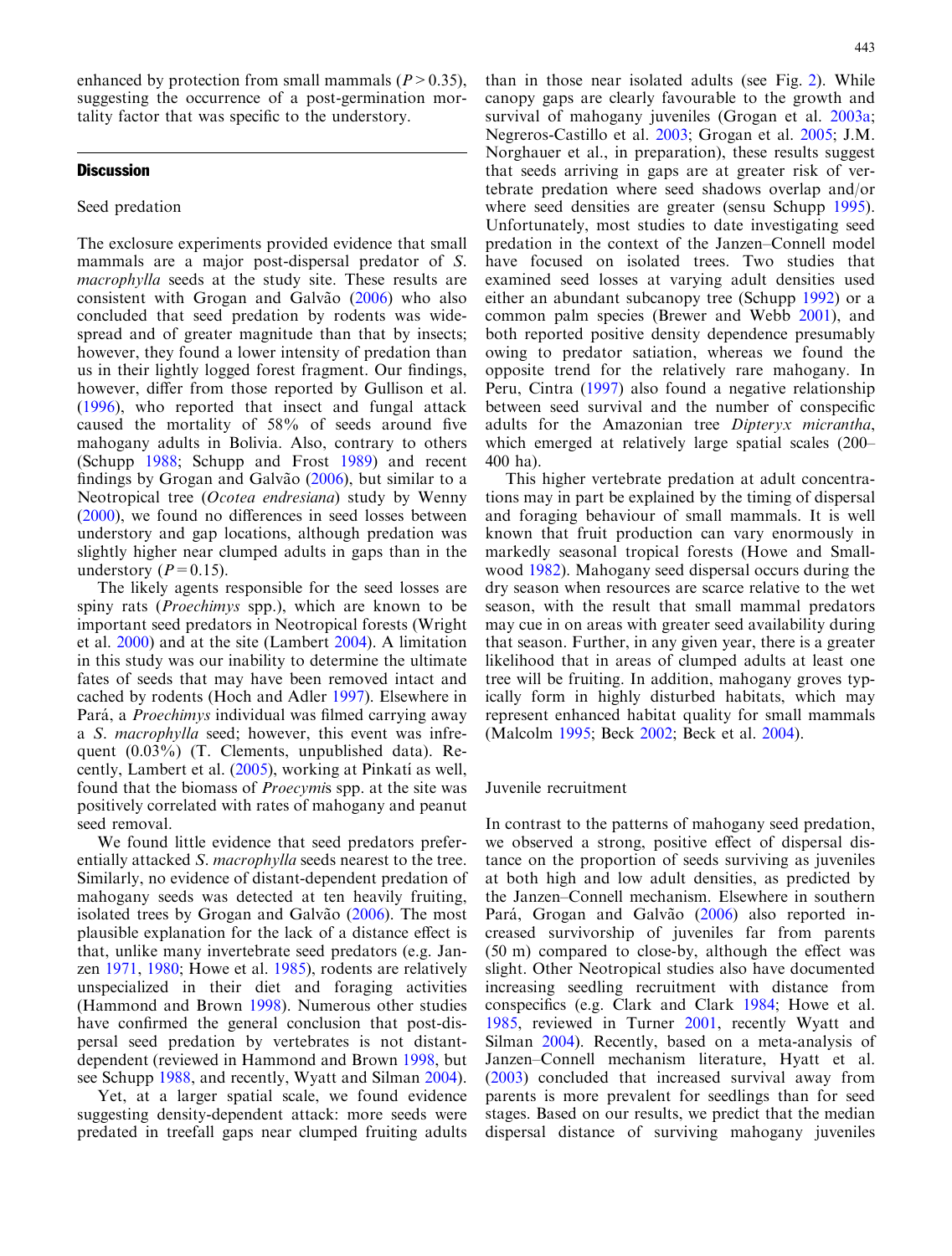<span id="page-7-0"></span>Moreover, we also found a strong negative effect of local adult density on the recruitment of mahogany juveniles, suggesting that the factors driving distantdependent mortality also operate at the population level. In order for density-dependent processes to promote the coexistence of tree species, progeny survival should be reduced where densities of conspecific adults are greatest (sensu Schupp [1992;](#page-8-0) Webb and Peart [1999](#page-8-0)). If the processes driving these density-dependent patterns are typical across years and mahogany populations, we conclude that the probability of juvenile recruitment, and hence the ability to experience a gap event necessary to attain reproductive maturity, is reduced near increasingly aggregated conspecific adults.

The disparity in juvenile recruitment between clumped and isolated adult areas could not be explained by vertebrate predation alone. When predation was controlled (by excluding all vertebrates), we still found a dramatic decline in the mean survivorship with increasing conspecific adult density (as measured by basal area and summed DBH, Fig. [5](#page-5-0)). Unfortunately, few comparable tropical studies have tracked the fate of progeny in the absence of seed predation to obtain a richer picture of post-dispersal dynamics (e.g. Asquith et al. 1997; Wenny [2000;](#page-9-0) Demattia et al. [2004](#page-8-0)). Our results imply that any survival advantage gained by mahogany seeds that successfully escape seed predation will be counterbalanced by post-germination mortality that intensifies with increasing conspecific adult size and densities. Moreover, a surprisingly high amount of the variation in overall juvenile recruitment at ten months (72–90%) was explained by measures of local conspecific adult size and density. Collectively, our findings suggest that distantand density-dependent patterns in juvenile recruitment are driven by one or more post-germination factor(s) acting primarily during the seed-to-juvenile transition. We found many leafless and dead stems and stunted stems only 5–15 cm tall. Our results agree with Harms et al. ([2000](#page-8-0)), who found a pervasive negative density dependence during the seed-to-seedling transition in a tropical forest community in Panama.

The most plausible explanation for this densitydependent effect on juvenile recruitment is host-specific invertebrate herbivory. Newly germinating mahogany seedlings are attacked by S. poliophaea, a microlepidopteran moth, which, because of its small size (ca. 1 cm), could have easily reached and oviposited on germinants in both the semi-access and no-access exclosures. Working elsewhere in Pará, Grogan  $(2001)$  $(2001)$  concluded that "S. poliophaea was the principal cause of mortality at the four trees with highest initial seedling densities, particularly during the first growing season'' (p. 219). In subsequent experimental work at Pinkaiti, we also have found pervasive distant- and density-dependent damage and mortality to newly germinating seedlings by S. poliophaea caterpillars (J.M. Norghauer et al., in preparation).

Damping off pathogens also are known to cause mortality during the mahogany's seed-to-juvenile transition (Grogan et al. [2003b](#page-8-0)) and may have contributed to the patterns in recruitment observed here. In studies of other Neotropical trees, mortality caused by damping off pathogens declined with dispersal distance from the parent and was absent in canopy gaps (Augspurger 1984). Alternatively, or in possibly in conjunction with this, susceptibility to drought of mahogany juveniles (Gerhardt [1998](#page-8-0); Grogan et al. [2003a\)](#page-8-0) may be greater in areas where adults are clumped, although this seems unlikely as we visited plots early into the dry season and drought alone thus fails to account for the strong distance effect that we observed in survivorship at the scale of individual trees.

In conclusion, our study indicates that seed predation by small mammals is a major source of post-dispersal mortality of mahogany seeds and is more concentrated in gaps at clumped than isolated fruiting adults, but is not reduced by dispersal distance, providing only partial support for the Janzen–Connell mechanism. In contrast, additional mortality in the seed-to-juvenile transition was unmistakably negatively correlated with distance and also increased at clumped adults. This result suggests a strong selective advantage for dispersal away from the parent tree in mahogany, especially in the shaded understory, and supports the Janzen–Connell mechanism. We predict that the probability of recruitment of mahogany adults will be reduced at clumped compared to isolated parents, and that long-distance dispersal events should increase in relative importance at conspecific adult aggregations, and especially downwind (W–NW) of them.

Acknowledgements This study was funded by the Donner Foundation Canada, the Natural Sciences and Engineering Research Council of Canada (to JRM), and an FCAR Doctoral Scholarship to JMN (Government of Québec, Canada). Logistical support and facilities in the field were provided by Conservation International– Brazil. Many thanks to the Kayapó community of A'ukre and to Kaket, Kubanet and Biri-Biri Kayapó, and Nilson Vicente de Salles for their help in the field. A special thanks also goes out to T. Lambert for insightful conversations and comments on the experimental design while in the field. We are also grateful for discussions with A.A. Agrawal, S.S. Smith, and S.C. Thomas. The field experiment carried out in this study complies with the current laws of the National Counsel for Scientific and Technological Development of Brazil (CNPq) and the National Indian Foundation of Brazil (FUNAI). The comments of two anonymous reviewers significantly improved the manuscript and are appreciated.

#### References

- Asquith NM, Wright SJ, Clauss MJ (1997) Does mammal community composition control recruitment in Neotropical forests? Evidence from Panama. Ecology 78:941–946
- Augspurger CK (1983) Offspring recruitment around tropical trees—changes in cohort distance with time. Oikos 40:189–196
- Augspurger CK (1984) Seedling survival of tropical tree species—interactions of dispersal distance, light-gaps, and pathogens. Ecology 65:1705–1712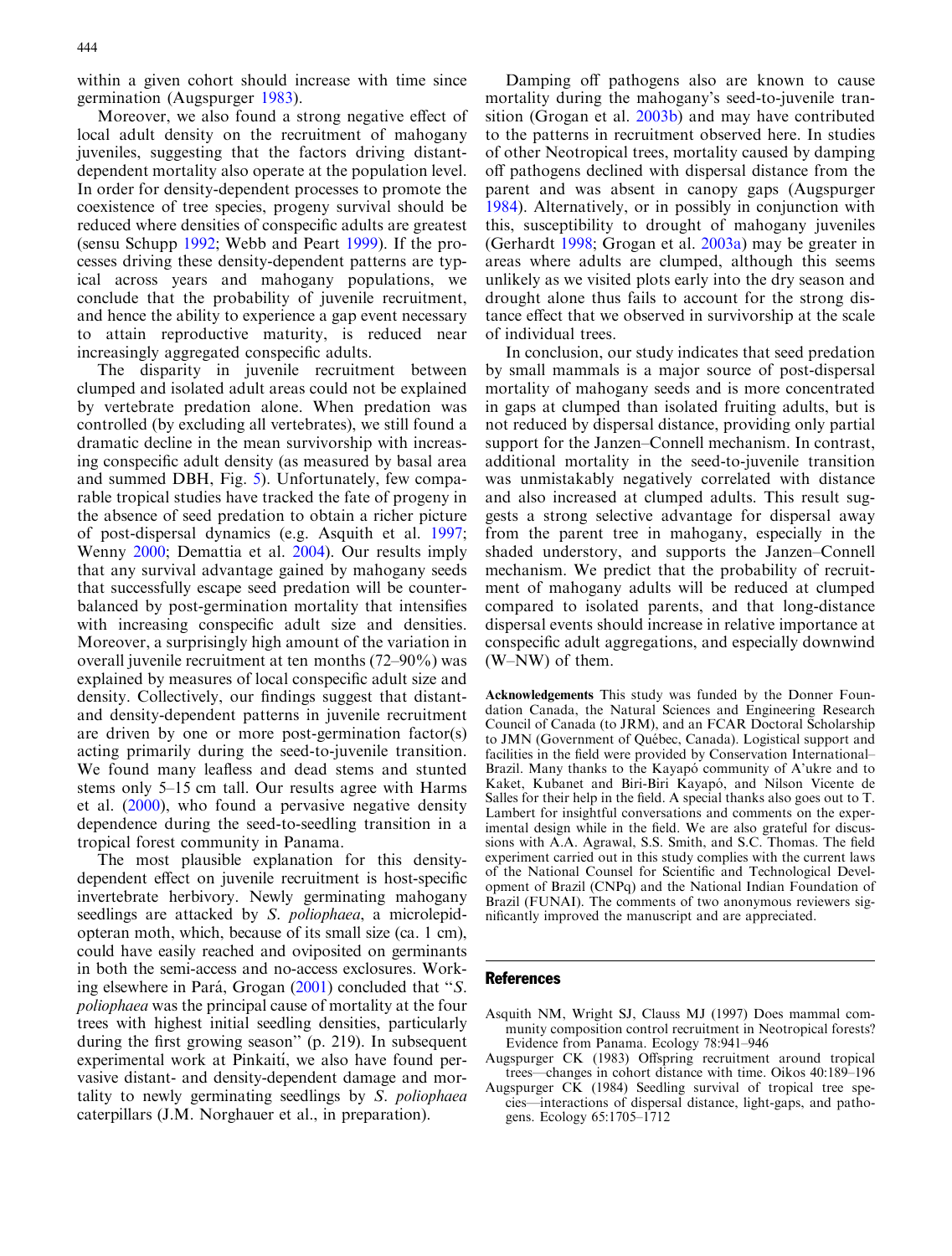- <span id="page-8-0"></span>Beck H (2002) Population dynamics and biodiversity of small mammals in treefall gaps within an Amazonian rainforest. PhD dissertation, University of Miami, Florida
- Beck H, Gaines MS, Hines JE, Nichols JD (2004) Comparative dynamics of small mammal populations in treefall gaps and surrounding understorey within Amazonian rainforest. Oikos 106:27–38
- Brewer SW, Webb MAH (2001) Ignorant seed predators and factors affecting the seed survival of a tropical palm. Oikos 93:32–41
- Brown N, Jennings S, Clements T (2003) The ecology, silviculture and biogeography of mahogany (Swietenia macrophylla): a critical review of the evidence. Perspect Plant Ecol Evol Syst 6:37–49
- Chesson P (2000) Mechanisms of maintenance of species diversity. Annu Rev Ecol Syst 31:343–66
- Cintra R (1997) A test of the Janzen–Connell model with two common tree species in Amazonian forest. J Trop Ecol 13:641– 658
- Cintra R, Horna V (1997) Seed and seedling survival of the palm Astrocaryum murumuru and the legume tree Dipteryx micrantha in gaps in Amazonian forest. J Trop Ecol 13:257–277
- Clark DA, Clark DB (1984) Spacing dynamics of a tropical rainforest tree— evaluation of the Janzen–Connell model. Am Nat 124:769–788
- Condit R, Ashton PS, Baker P, Bunyavejchewin S, Gunatilleke S, Gunatilleke N, Hubbell SP, Foster RB, Itoh A, Lafrankie JV, Lee HS, Losos E, Manokaran N, Sukumar R, Yamakura T (2000) Spatial patterns in the distribution of tropical tree species. Science 288:1414–1418
- Connell JH (1971) On the role of natural enemies in preventing competitive exclusion in some marine animals and in rain forest trees. In: Den Boer PJ, Gradwell G (eds) Dynamics of populations. Centre for Agricultural Publication and Documentation, Wageningen, pp 298–312
- Demattia EA, Curran LM, Rathcke BJ (2004) Effects of small rodents and large mammals on Neotropical seeds. Ecology 85:2161–2170
- Gerhardt K (1998) Leaf defoliation of tropical dry forest tree seedlings—implications for survival and growth. Trees Struct Funct 13:88–95
- Grogan JE (2001) Bigleaf mahogany (Swietenia macrophylla King) in southeast Pará, Brazil: A life history study with management guidelines for sustained production from natural forests. PhD dissertation, Yale University
- Grogan J, Galvão J (2006) Factors limiting post-logging seedling regeneration by big-leaf mahogany (Swietenia macrophylla) in southeastern Amazonia, Brazil and implications for sustainable management. Biotropica 38:219–228
- Grogan J, Ashton MS, Galvão J (2003a) Big-leaf mahogany (Swietenia macrophylla) seedling survival and growth across a topographic gradient in southeast Para´, Brazil. For Ecol Manage 186:311–326
- Grogan J, Galvão J, Simões L, Veríssimo A (2003b) Regeneration of big-leaf mahogany in closed and logged forests of southeastern Pará, Brazil. In: Lugo A, Figueroa Colón JC, Alayón M (eds) Big-leaf mahogany: genetics, ecology, and management. Springer, Berlin Heidelberg New York, pp 193–208
- Grogan J, Landis MR, Ashton MS, Galvão J (2005) Growth response by big-leaf mahogany (Swietenia macrophylla) advance seedling regeneration to overhead canopy release in southeast Pará, Brazil. For Ecol Manage 204:399-412
- Gullison RE, Panfil SN, Strouse JJ, Hubbell SP (1996) Ecology and management of mahogany (Swietenia macrophylla King) in the Chimanes Forest, Beni, Bolivia. Biol J Linn Soc 122:9–34
- Hammond DS, Brown VK (1998) Disturbance, phenology, and life-history characteristics: factors influencing distant/densitydependent attack on tropical seeds and seedlings. In: Newberry DM, Prins HTT, Brown ND (eds) Dynamics of tropical communities. Blackwell Science, Cambridge, pp 51–79
- Harms KE, Wright SJ, Calderon O, Hernandez A, Herre EA (2000) Pervasive density-dependent recruitment enhances seedling diversity in a tropical forest. Nature 404:493–495
- Harper JL (1977) Population biology of plants. Academic, New York
- Hoch GA, Adler GH (1997) Removal of black palm (Astrocaryum standleyanum) seeds by spiny rates (Proechimys semispinosus). J Trop Ecol 13:51–58
- Howe HF, Smallwood J (1982) Ecology of seed dispersal. Annu Rev Ecol Sys 13:201–228
- Howe HF, Schupp EW, Westley LC (1985) Early consequences of seed dispersal for a Neotropical tree (Virola surinamensis). Ecology 66:781–791
- Hyatt LA, Rosenberg MS, Howard TG, Bole G, Fang W, Anastasia J, Brown K, Grella R, Hinman K, Kurdziel JP, Gurevitch J (2003) The distance dependence prediction of the Janzen– Connell hypothesis: a meta-analysis. Oikos 103:590–602
- Jansen PA, Bartholomeus M, Bongers F, Elzinga JA, den Ouden J, Van Wieren SE (2002) In: Levey DJ, Silva WR, Galetti M (eds) Seed dispersal and fruigivory: ecology, evolution, and conservation. CABI, New York, pp 209–225
- Janzen DH (1970) Herbivores and number of tree species in tropical forests. Am Nat 104:501–528
- Janzen DH (1971) Seed predation by animals. Annu Rev Ecol Syst 2:465–492
- Janzen DH (1980) Specificity of seed-attacking beetles in a Costa Rican deciduous forest. J Ecol 68:929–952
- Lamb FB (1966) Mahogany of tropical America; its ecology and management. University of Michigan Press, Ann Arbor, MI
- Lambert TD (2004) Small mammals of the southeastern Amazon and the ecological consequences of selective logging. PhD dissertation, University of Toronto
- Lambert TD, Malcolm JR, Zimmerman BL (2005) Effects of mahogany (Swietenia macrophylla) logging on small mammal communities, habitat structure, and seed predation in the southeastern Amazon Basin. For Ecol Manage 206:381–398
- Malcolm JR (1995) Forest structure and the abundance and diversity of Neotropical small mammals. In: Lowman MD, Nadkarni NM (eds) Forest canopies. Academic, New York, pp 179–197
- Morris MH, Negreros-Castillo P, Mize C (2000) Sowing date, shade, and irrigation affect big-leaf mahogany (Swietenia macrophylla King). For Ecol Manage 132:173–181
- Negreros-Castillo P, Snook LK, Mize CW (2003) Regenerating mahogany (Swietenia macrophylla) from seed in Quintana Roo, Mexico: the effects of sowing method and clearing treatment. For Ecol Manage 183:351–362
- Quinn GP, Keough MJ (2002) Experimental design and data analysis for biologists. Cambridge University Press, New York
- Schupp EW (1988) Seed and early seedling predation in the forest understory and in treefall gaps. Oikos 51:71–78
- Schupp EW (1992) The Janzen–Connell model for tropical tree diversity—population implications and the importance of spatial scale. Am Nat 140:526–530
- Schupp EW (1995) Seed seedling conflicts, habitat choice, and patterns of plant recruitment. Am J Bot 82:399–409
- Schupp EW, Frost EJ (1989) Differential predation of Welfia georgii seeds in treefall gaps and the forest understory. Biotropica 21:200–203
- Snook LK (1996) Catastrophic disturbance, logging and the ecology of mahogany (Swietenia macrophylla King): grounds for listing a major tropical timber species in Cites. Bot J Linn Soc 122:35–46
- Snook LK, Camara-Cabrales L, Kelty MJ (2005) Six years of fruit production by mahogany trees (Swietenia macrophylla King): patterns of variation and implications for sustainability. For Ecol Manage 206:221–235
- Terborgh J, Losos E, Riley MP, Riley MB (1993) Predation by vertebrates and invertebrates on the seeds of five canopy tree species of an Amazonian forest. Vegetatio 108:375–386
- Turner IM (2001) The ecology of trees in the tropical rain forest. Cambridge University Press, New York
- Webb CO, Peart DR (1999) Seedling density dependence promotes coexistence of Bornean rain forest trees. Ecology 80:2006–2017